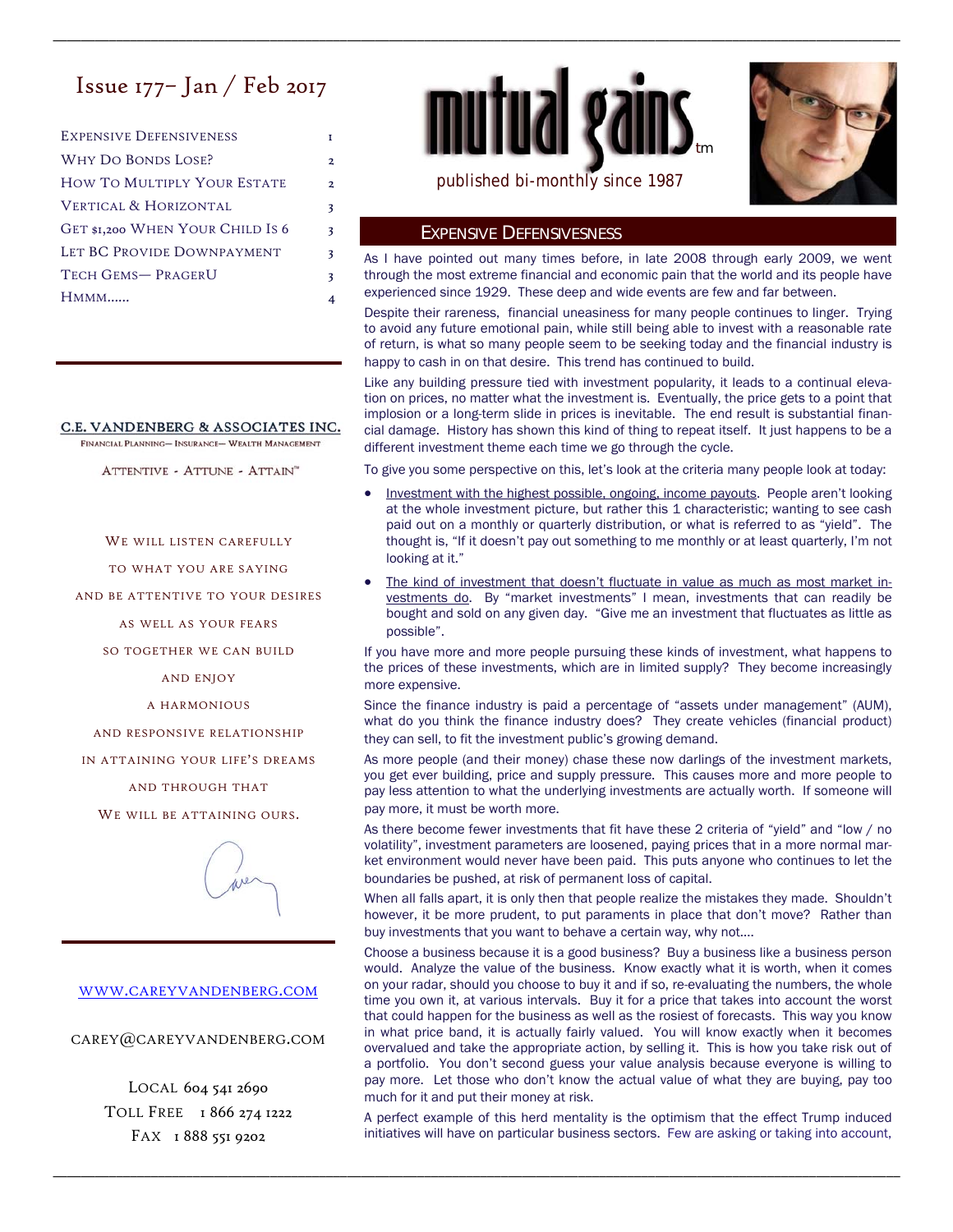"what if these initiates don't happen?".

There has been an over-focus on buying companies that are domiciled in the US versus those headquartered in Europe (that was even before Trump was elected). Over the past several months the investing public has been selling out of European based companies in favor of US ones. This is despite the fact that the US has been growing slower over the past 2 years than Europe, as a whole has.

\_\_\_\_\_\_\_\_\_\_\_\_\_\_\_\_\_\_\_\_\_\_\_\_\_\_\_\_\_\_\_\_\_\_\_\_\_\_\_\_\_\_\_\_\_\_\_\_\_\_\_\_\_\_\_\_\_\_\_\_\_\_\_\_\_\_\_\_\_\_\_\_\_\_\_\_\_\_\_\_\_\_\_\_\_\_\_\_\_\_\_\_\_\_\_\_\_\_\_\_\_\_\_\_\_\_\_\_\_\_\_\_\_\_\_\_\_\_\_\_\_

As well, the Price:Earnings (PE) ratio of European companies is 14.5 (PE being one way to measure the value of a business). US companies as a whole are more expensive at a PE of 17 yet. This simply means, European business are cheaper. US businesses are seeing their earnings grow in the high single digits yet European businesses are seeing their earnings grow in the low teens / year. People are chasing US businesses despite European businesses growing faster. Hhmm…. Paying a higher price for lower growth. This doesn't make sense and will play out in favor of the independent thinking investor, the one willing to not follow others.

As has been said by many successful investors before, "the problem with most people is they have no idea how much the companies (investments) they are buying are actually worth". They just assume if someone is paying \$X / share for it, it must be worth that. That is simply paying a price without knowing the intrinsic or built in value of what is being bought. No wonder so many people get frustrated with investing however, it's not the investing that is at fault, it's how it is being done.

#### WHY DO BONDS LOSE WHEN INTEREST RATES RISE?

It sounds counterintuitive, doesn't it? It may, though the inverse relationship between bond prices and interest rates, is just simple math.

I'm going to use an example of a "zero coupon" bond as it is easiest to illustrate. Zero coupon bonds are simply bonds you buy for e.g. \$90,000 that will give you an even \$100,000 at a fixed date. If the going rate of interest over 5 years is 3% / year, a 5 year bond would cost you \$86,300 and would give you \$100,000 at maturity. That \$86,300 becoming \$100,000 in 5 years equals a 3% / year return. See what I mean by simple?

Let's jump forward, 12 months into the future. Interest rates are now at 6%. If someone wants to invest for 3 years, they could buy a new bond that is being issued at 4%. You have a bond that is paying 3%. To make the selling of your bond, attractive to the market, the price would have to be dropped to \$79,200. The \$79,200 becoming \$100,000 in 5 years equals a 6% / year return.

I know what you are thinking. "Why would anyone by a bond with those kind of possible results when you can simply get a bank deposit that doesn't change in value"? There are a few reasons:

- 1) With a bank deposit, you can't cash it in. A bond however can be sold at anytime. A bond doesn't have liquidity risk which your GIC has. With a bond, you at least have a choice to cash it in on any given day.
- 2) You generally can get a better interest rate with a bond. Government bonds pay less than say a bond issued by a company.
- 3) Interest rates generally go up as the economy picks up steam which means, you have higher inflation. Locking up your money and it paying you only 3% when inflation is running at 5% means you are losing 2% / year. That might not be so bad for 1 year but if you have money locked in for 5 years, you are losing 3% per year or 15% over 5 years.

This last point, relates to not willing to see something on paper that says your investment is worth less than what it was previously. That is simply an emotional need and in the long term, a financially damaging one at that. It has no reality in economics. It is akin to not going to the doctor for fear of what you think they may tell you. Reality is that you are sick but as long as you aren't told you are, you aren't.

In a falling interest rate environment, bond prices can give you very healthy returns. Everyone wants the higher interest rate, so your bond price goes up. I haven't illustrated the effect of how far off the maturity date is in the future (short term, medium term or long term bonds). Suffice it to say, the longer term a bond you buy, the more it will go up and down in value. Now you know why bonds go up and down in value with interest rates (if you didn't already).

# HOW TO MULTIPLY YOUR ESTATE, TAX FREE

An Estate Bond can be a very lucrative, profitable, tax efficient and guaranteed way for you to pass money on to the next generation. If you have money that probably won't be needed to sustain your retirement lifestyle, then this idea is something worth considering. Here's how it works.

You decide an amount that you can tuck away; money that you won't need access to. For this example, we'll use \$100,000. With it, you invest in a "joint last to die" life annuity. For a couple, both 65 years of age, this annuity would pay out an income of ~\$5,700 per year. This money gets re-directed to pay for a "permanent" life insurance policy in the amount of \$375,000 (based on 65 year old, non-smokers in average health). "Permanent" meaning, the insurance cost never goes up and the insurance is in place until you both are gone. Result is \$100,000 invested in annuity that produces \$375,000 tax free to your beneficiaries.

You will be hard pressed to find anything that even comes close to producing these kind of results on a guaranteed investment. Running the numbers on something that would produce 3% / year, shows you would have \$166,000 by age 90. Income taxes however would have to be subtracted. Assuming that is interest (not dividends or capital gains), the tax bill would be approximately \$30,000. Net to the estate is \$136,000. The only way to beat the Estate Bond, using the same 25 years, is to have an investment that produces capital gains returns well in excess of 6% / year.

This is not a new idea on how to pass assets to the next generation. As you can see, investing through a life insurance company using the Estate Bond idea can have significant advantages. Money pays out a 1) guaranteed amount, 2) it's tax free and 3) it goes directly to who you want it to go to without probate fees and nobody else knowning. Nothing else does all of that. Nothing.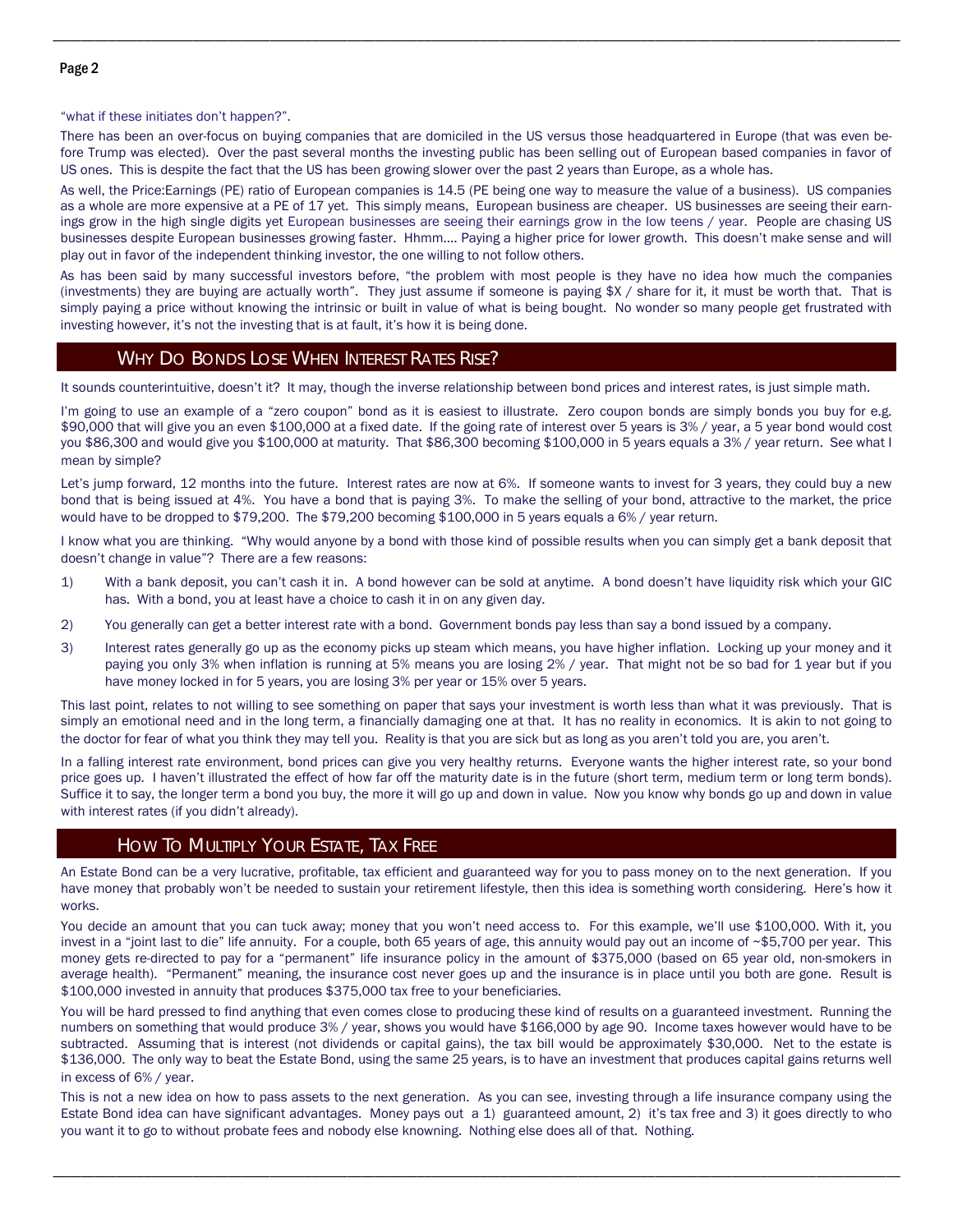#### VERTICAL DECISIONS & HORIZONAL RAMIFICATIONS

The biggest part of "estate planning" is working out how your money is going to be distributed after you are gone. You, as a parent, passing down money to your children is a vertical decision. These can affect how you will be viewed by your children after you are gone.

\_\_\_\_\_\_\_\_\_\_\_\_\_\_\_\_\_\_\_\_\_\_\_\_\_\_\_\_\_\_\_\_\_\_\_\_\_\_\_\_\_\_\_\_\_\_\_\_\_\_\_\_\_\_\_\_\_\_\_\_\_\_\_\_\_\_\_\_\_\_\_\_\_\_\_\_\_\_\_\_\_\_\_\_\_\_\_\_\_\_\_\_\_\_\_\_\_\_\_\_\_\_\_\_\_\_\_\_\_\_\_\_\_\_\_\_\_\_\_\_\_

After that comes the horizontal ramifications of those vertical decisions. Those are how your children will react between each other, after you are gone. In other words, the vertical decisions you make in regard to who the Executor of your Will is, who takes over the family business and who you favor over another in the division of your assets and possessions, will have a direct impact on your children's relationship to each other. You have to be keenly away of how your vertical decisions can have horizontal effects. Here are some of the common tilts, that would cause favoring one child over another:

- One does most of the work when you are less capable of taking care of yourself and because of it, you only think it fair to give that one a larger part of your estate.
- One of your children seems to struggle financially much more than your other(s). You feel an obligation to help them, at the expense of the others. Or the flip side to that…
- There was always 1 child you thought was irresponsible and therefore, giving them money was simply rewarding them for that.

If you follow through with these vertical decisions, the horizontal relationships, those between your children and grandchildren will have ramifications that can go on for the rest of their lives, tainting or evening destroying what could currently be, good sibling relationships. So, the question remains, do you give unequally to your children using your vertical relationship or maintain harmony in the horizontal relationships among your children and your grandchildren?

### GET \$1,200 WHEN YOUR CHILD TURNS 6 (OR IF THEY WILL BE 7— 11 IN 2017)

In 2015 the BC Government announced the BC Training and Education Savings Grant. The BCTESG is \$1,200 the BC government is wanting to put into your kid's RESPs. They will send it your way if:

 $\Rightarrow$  Your child is born in 2006 or later

- $\Rightarrow$  Is a BC resident
- $\Rightarrow$  Has a RESP set up in which they are listed as a beneficiary

The earliest you can request the BCTESG for your child (or grandchild) is when they turn 6. After that you may apply any day before their 9th birthday.

Because this is a new program, the BC government is giving you some time to line up your ducks (and some slow financial institutions to line up theirs). If your child was born in 2006, you have until August 14th 2019 to apply and get \$1,200 added to your RESP.

If your child was born in 2007—2009, you have until August 14th 2018. Children born in 2010 or later have until the day before their 9th birthday.

Governments are really throwing money in the direction of your kids and all you need to do is set up an RESP to get this new money the BC Government money is offering. Our clients who qualify, will automatically be getting applications sent to them for the BCTESG.

Note: Not all institutions are set up to accept the new BCTESG (If you bank and get your financial direction through CIBC, you probably won't be able to apply for this until late in 2017)

#### LET BC PROVIDE DOWNPAYMENT, NOT YOU

The BC government is giving a 5 year, interest free loan to first time home buyers through the BC Home Owner Mortgage & Equity Partnership program. This program is set to run from January 16th 2017—March 31st 2020.

If you are someone who has a downpayment, or you are a parent, willing to help your kids with that, you will probably be much better off using the goverments, cost free loan instead of your own money. Looking over that 5 year time horizon, you could place money you would normally use for a downpayment and invest the proceeds instead. Even in a relatively conservative portfolio, that will pay more than 0% / year, you would come out ahead. On the maximum \$37,500 @ a relatively conservative 4% / year, you could sell the investment, pay back the government and have an extra \$8,000.

Having said all that, be forewarned that some banks are not recognizing the BC government's portion as a down payment because they see it as financing that is too aggressive. However, finding a lender that will, through a mortgage broker, could put you well on your way on to taking advantage of the BC government's interest free loan.

#### TECH GEMS— PRAGERU

PragerU.com is a website of "Short Videos, Big Ideas" named after very popular, radio talk show host, Dennis Prager. These short (3—5 minutue) presentation videos deal with anything in the area of economics, environmental science, history, religion, philosophy and foreign affairs. These are things that you may hear talked about on social media. The problem is with social media is you get a lot of "group think" because it sounds logical. However, what sounds true may not be logical at all, after you watch a PragerU video on the topic.

Like any point of view, there are usually holes that can be found. What you will leave with on PragerU is an exercise in thinking through a subject because frankly, there are too many views that don't get challenged (even YouTube bans good videos based on group think). You may come to the conclusion that there is more to an issue that is often decided on as right, from an emotional sway. #thoughtfulreasoning